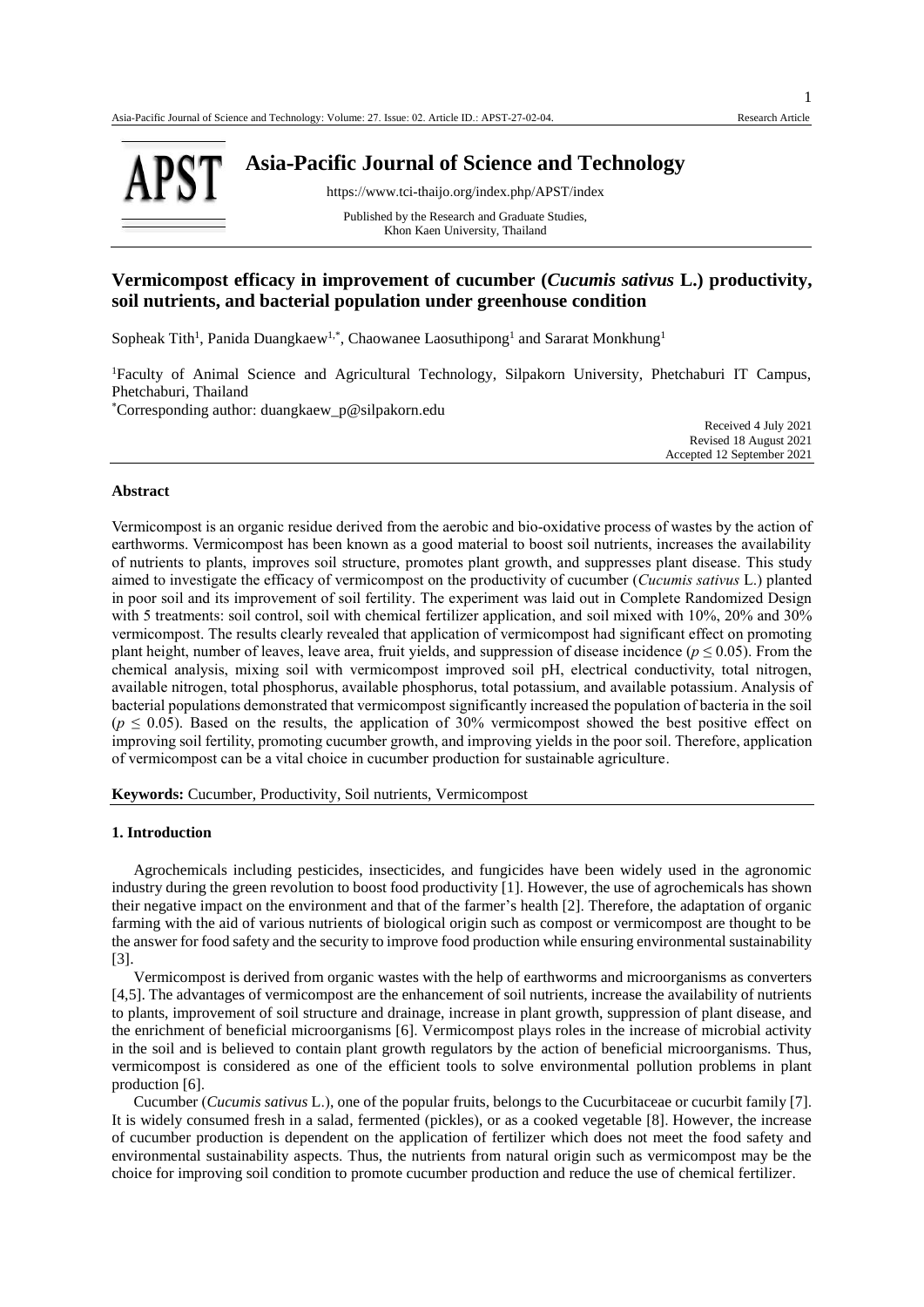Therefore, in this present study, the effect of vermicompost application was investigated on the productivity of cucumbers planted in poor soil conditions and the improvement on soil fertility. Nutrient consumption and bacterial populations were determined in this study. We found that an application of vermicompost could increase nutrient resources and boost bacterial population in the soils, as well as improving cucumber yields.

### **2. Materials and methods**

## *2.1 Materials*

Cucumber seeds (East-West Seed International Ltd, Thailand) were purchased from a local store in Phetchaburi province. Cow dung vermicompost was purchased from a local farm in Nakorn Pathom province, Thailand. Chemical fertilizer (20-20-20) (Esteem Intertrade Co., Ltd., Thailand) was bought from a local store in Phetchaburi, Thailand. The soil used in this study was local non-fertilized soil purchased from a local supplier in Phetchaburi, Thailand.

## *2.2 Experiment design and plantation*

The experiment was laid out in Complete Randomized Design (CRD) consisting of 5 treatments with 8 replications including soil control (T1), soil with chemical fertilizer application (T2), and soil mixed with 10%, 20%, and 30% vermicompost (T3, T4, and T5). Each pot (25 cm in diameter x 20 cm depth) contained 5 kilograms of soil or soil mixture. One cucumber seedling (7 days old) was planted to each pot. Water was applied on to the pot twice a day. Weeds and pests were monitored every day and removed by hand. There was no pesticide applied during the experiment. Twenty milliliters of 0.2% w/v chemical fertilizer were applied according to manufacturer suggestions on the package at two, four, and six weeks after planting (T2 only). The pots were maintained in the greenhouse at the Faculty of Animal Sciences and Agricultural Technology, Silpakorn University, Phetchaburi, Thailand from September to November 2020.

## *2.3 Plant growth, yield, and disease incidence determination*

Vegetative growth of cucumber plant including plant height, number of leaves, and leaf area data were collected at the second, fourth, and sixth week after planting. Leaf area was recorded by Portable Leaf Area Meter 470-010/01 (CID Bio-Science, Inc, United States). Fertilized flowers and mature fruits were count and total yields were determined for each treatment at week eight and nine. Fruit characteristics were evaluated by randomly selecting five fruits from each treatment. These characteristics were fruit length, fruit weight, fruit circumference, and fresh fruit thickness. Leaf spot incidence and severity were investigated following the method of [9] during the late harvesting period at the ninth week.

## *2.4 Soil and vermicompost chemical nutrient analysis*

Soil, vermicompost, and mixture of soil/vermicompost in each ratio was measured for soil pH, soil electric conductivity (EC), and macronutrients. The macronutrients measured were: total nitrogen (TN), total phosphorus (TP), total potassium (TK), available nitrogen (AN), available phosphorus (AP), and available potassium (AK). Soil pH and soil EC were measured by using a pH meter (Adwa, Hungary) following the method of [10] and EC measured using a meter (AZ Instrument, Taiwan) following the method of [11]. TP determined by the ashing colorimetric and ascorbic acid method using a spectrophotometer (Spectro SC, Labomed Inc, United States) for recording data [12]. TP was determined by ashing colorimetric method with data analysis by AAS/Flame Spectroscopy [13]. TN was determined by the micro Kjeldahl method (digestion, distillation and titration) [14]. AN was determined by the alkaline permanganate method [15]. AP was determined by Bray I extraction solution and ascorbic acid method using a spectrophotometer (Spectro SC, Labomed Inc, United States) for data recording [16]. AP was measured using the extraction method of ammonium acetate with pH 7.0 with data analysis by AAS/Flame Spectroscopy [17].

## *2.5 Determination of total bacteria*

Soil and soil mixed with vermicompost samples were collected before and after planting. Serial dilutions of each sample were prepared in 0.85% sodium chloride (NaCl). A one hundred microliter aliquot of each dilution was plated onto nutrient agar (NA) plates in triplicate. After incubation at  $27 \pm 2^{\circ}$ C for 24 hours, colonies were counted and calculated in CFU (colony forming unit) /mL unit [18].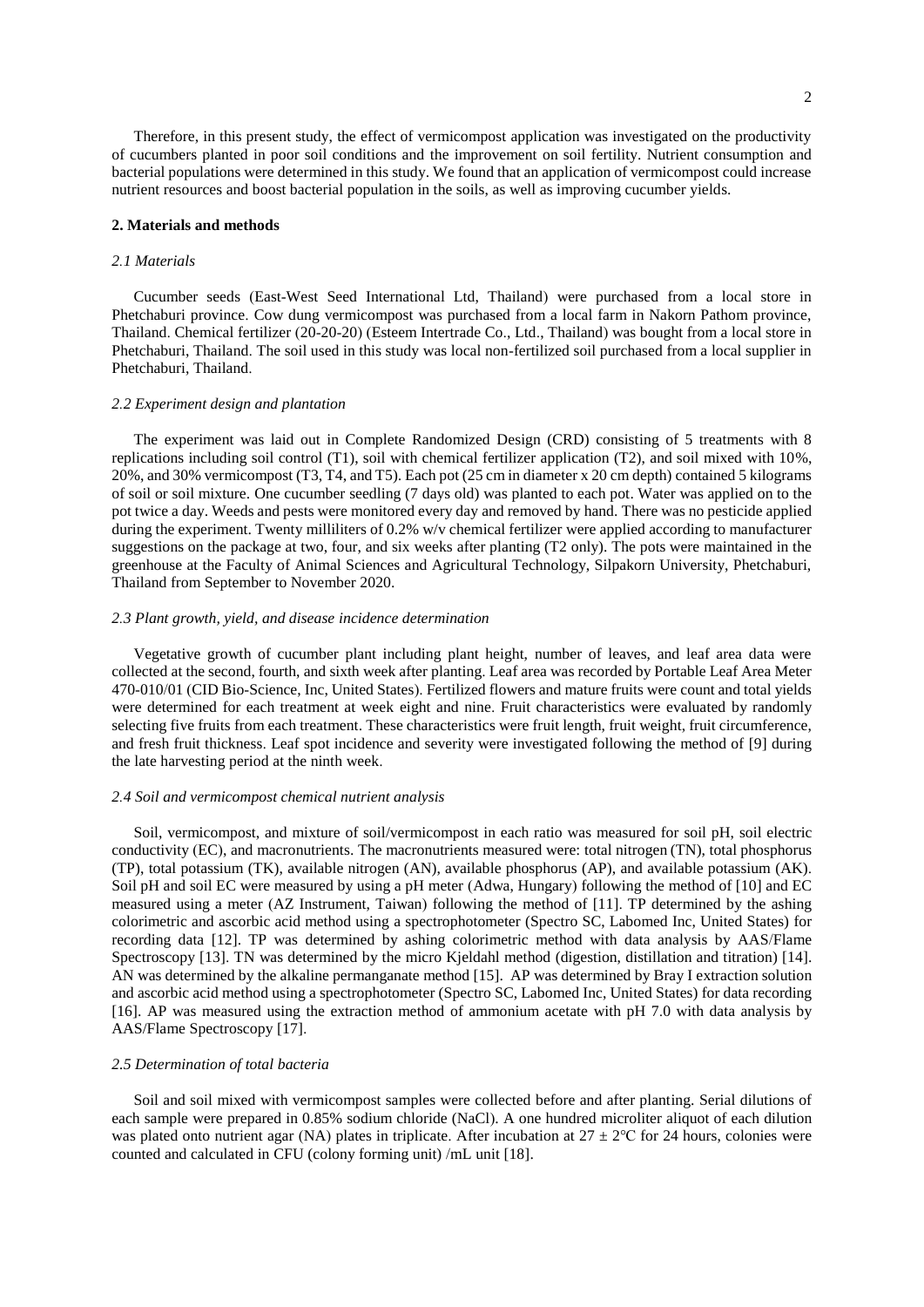#### *2.6 Statistical analysis*

Data were analyzed for analysis of variant (ANOVA) using R program version (4.0.3). The differences among means were tested by Duncan's multiple range tests at  $p \le 0.05$ .

### **3. Results**

## *3.1 Effect of vermicompost on growth, yields, and fruit characteristics*

Plant heights were recorded using a meter stick and represented in centimeter (cm) (Table 1). The results demonstrated that treatment with 30% of vermicompost showed the highest plant height compared to other treatments, followed by vermicompost 20% and 10%, respectively. This may be because these treatments were the most enriched with essential nutrients. Furthermore, untreated control soil and chemical fertilizer treatment showed low plant height values compared to vermicompost treatments during six weeks of cucumber growing. Foliar application of chemical fertilizer showed a positive effect on plant height at week 6; however, the effect was less than vermicompost treatment. At the 6<sup>th</sup> week, the highest plant height obtained from application of 30% vermicompost was 205.69 cm and the lowest was in the control soil treatment at 54.80 cm (Table 1).

As demonstrated in Table 2, vermicompost treatment provided higher number of leaves compared to control soil. At 4<sup>th</sup> to 6<sup>th</sup> week of planting, application of 30% vermicompost significantly promoted the production of leaves (21.25 leaves) compared to other treatment (Table 2).

**Table 1** Plant height (mean ± SD, cm) of cucumber plants using different potting materials with different vermicompost levels compared to control and chemical fertilizer. 1

| Treatment <sup>2</sup> | $2nd$ week                    | $4th$ week                    | $6th$ week                    |  |
|------------------------|-------------------------------|-------------------------------|-------------------------------|--|
| T1                     | $22.08 \pm 0.80$ <sup>d</sup> | $45.59 \pm 1.41$ <sup>d</sup> | $54.80 \pm 4.07$ <sup>e</sup> |  |
| T <sub>2</sub>         | $12.30 \pm 0.45^{\circ}$      | $43.32 \pm 1.57$ <sup>d</sup> | $68.10 \pm 0.22$ <sup>d</sup> |  |
| T <sub>3</sub>         | $41.68 \pm 0.68^{\circ}$      | $82.39 \pm 2.48^{\circ}$      | $127.25 \pm 0.50^{\circ}$     |  |
| T <sub>4</sub>         | $46.87 \pm 1.92^b$            | $107.47 \pm 0.45^b$           | $148.57 \pm 2.79^b$           |  |
| T <sub>5</sub>         | $53.46 \pm 0.29^{\rm a}$      | $126.22 \pm 0.83^a$           | $205.69 \pm 1.08^{\text{a}}$  |  |
| CV value               | 3.00                          | 1.74                          | 1.49                          |  |

Note: <sup>1</sup>Means in each column with different superscript letters (a, b, c, ...) were significantly different by Duncan's Multiple Range Test  $(p \le 0.05)$ .

 $^{2}$ The detail of each treatment code is soil control (T1), soil with chemical fertilizer application (T2), and soil mixed with 10%, 20%, and 30% vermicompost (T3, T4, and T5).

| vermicompost levels compared to control and chemical lertilizer. |                            |                              |                          |  |  |  |
|------------------------------------------------------------------|----------------------------|------------------------------|--------------------------|--|--|--|
| Treatment <sup>2</sup>                                           | $2nd$ week                 | $4th$ week                   | $6th$ week               |  |  |  |
| T1                                                               | $3.50 \pm 0.53^b$          | $6.80 \pm 0.45$ <sup>c</sup> | $6.00\pm0.00^{\rm d}$    |  |  |  |
| T2                                                               | $3.16 \pm 0.35^b$          | $5.75 \pm 0.46^c$            | $8.00\pm0.00^{\rm d}$    |  |  |  |
| T <sub>3</sub>                                                   | $5.00 \pm 0.63^{\circ}$    | $10.75 \pm 0.96^b$           | $12.86 \pm 0.38^c$       |  |  |  |
| T <sub>4</sub>                                                   | $5.40 \pm 0.55^{\text{a}}$ | $12.50 \pm 0.58^{\rm b}$     | $16.17 \pm 0.98^b$       |  |  |  |
| T <sub>5</sub>                                                   | $5.72 \pm 0.49^{\rm a}$    | $16.75 \pm 1.26^{\circ}$     | $21.25 \pm 2.43^{\circ}$ |  |  |  |
| CV value                                                         | 11.54                      | 7.68                         | 9.86                     |  |  |  |

**Table 2** Leaf number (mean ± SD) of cucumber plants using different potting materials with different vermicompost levels compared to control and chemical fertilizer.<sup>1</sup>

Note: <sup>1</sup>Means in each column with different superscript letters (a, b, c, ...) were significantly different by Duncan's Multiple Range Test  $(p \le 0.05)$ .

<sup>2</sup>The detail of each treatment code is soil control (T1), soil with chemical fertilizer application (T2), and soil mixed with  $10\%$ ,  $20\%$ , and 30% vermicompost (T3, T4, and T5).

Along with plant height and leaf number, application of vermicompost had a positive impact on the leaf area. The cucumber plant showed larger leaves in 10%, 20%, and 30% vermicompost treatments compared to untreated controls and application of chemical fertilizer. From the  $2<sup>nd</sup>$  to  $6<sup>th</sup>$  week of planting, soil mixed with 30% vermicompost showed the highest leaf area (Table 3). However, application of chemical fertilizer showed a better result compared to untreated vermicompost control soil at  $6<sup>th</sup>$  week of the planting (Table 3).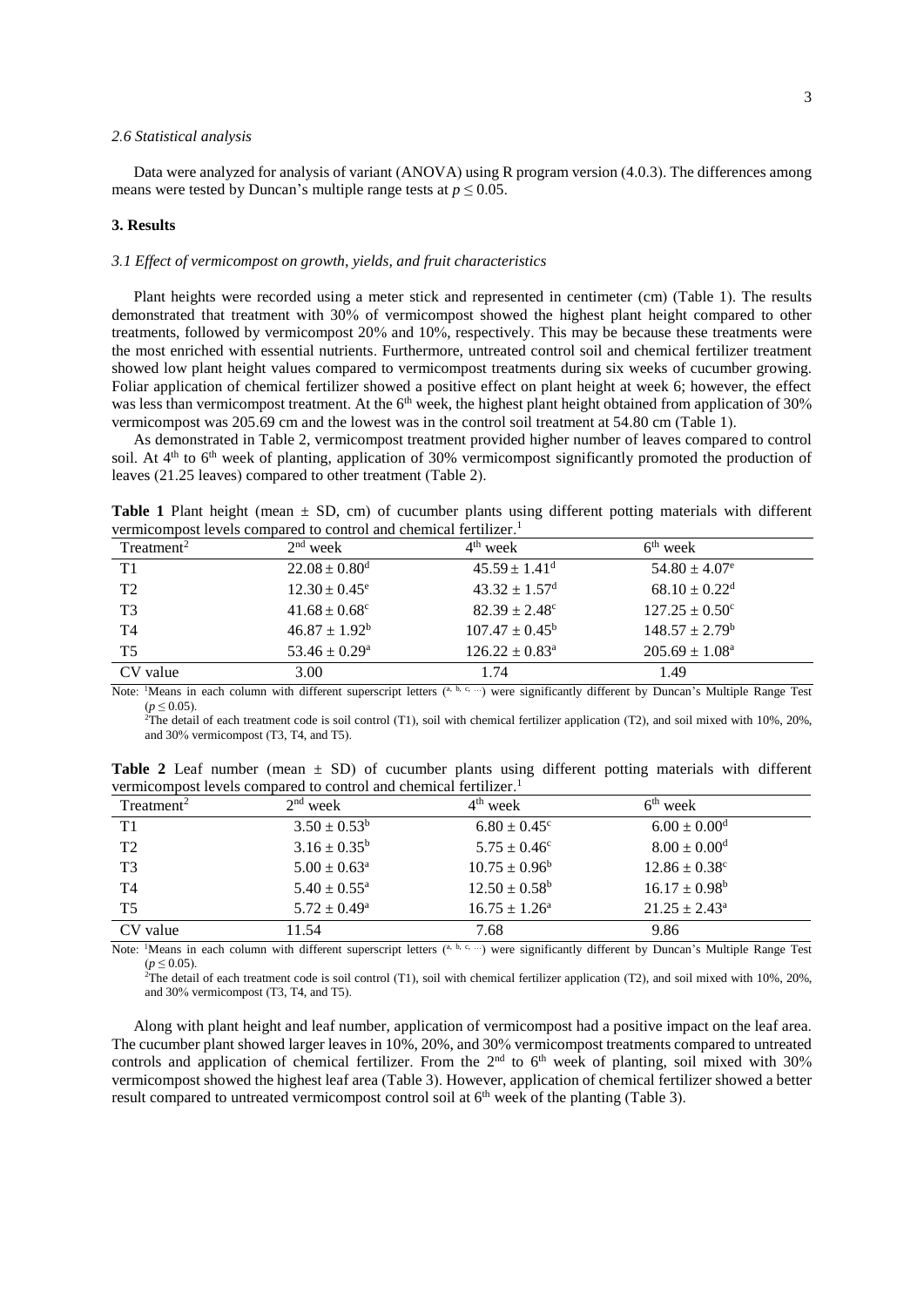| Treatment <sup>2</sup> | $2nd$ week                    | $4th$ week                    | $6th$ week                     |  |
|------------------------|-------------------------------|-------------------------------|--------------------------------|--|
| T1                     | $67.06 \pm 2.84$ <sup>d</sup> | $87.96 \pm 0.62$ <sup>d</sup> | $95.42 \pm 1.50$ <sup>d</sup>  |  |
| T2                     | $56.28 \pm 0.43^e$            | $85.65 \pm 0.92$ <sup>d</sup> | $104.08 \pm 2.89$ <sup>c</sup> |  |
| T <sub>3</sub>         | $126.68 \pm 0.15^{\circ}$     | $146.20 \pm 2.17^b$           | $117.32 \pm 0.50^{\circ}$      |  |
| T <sub>4</sub>         | $128.29 \pm 0.35^b$           | $152.69 \pm 2.39^{\circ}$     | $117.06 \pm 2.89^b$            |  |
| T <sub>5</sub>         | $134.92 \pm 0.39^{\text{a}}$  | $227.16 \pm 2.85^{\circ}$     | $166.85 \pm 2.06^{\circ}$      |  |
| CV value               | . 45                          | 1.36                          | 1.64                           |  |

**Table 3** Leaf area (mean  $\pm$  SD, cm<sup>2</sup>) of cucumber plants using different potting materials with different vermicompost levels compared to control and chemical fertilizer. 1

Note: <sup>1</sup>Means in each column with different superscript letters (a, b, c, ...) were significantly different by Duncan's Multiple Range Test  $(p \le 0.05)$ .

<sup>2</sup>The detail of each treatment code is soil control (T1), soil with chemical fertilizer application (T2), and soil mixed with 10%, 20%, and 30% vermicompost (T3, T4, and T5).

Cucumber plants started producing flowers at around week 5 and became fertilized fruit. The cumulative number of cucumber fruits were shown in Table 4. Based on the result, untreated control treatment showed the lowest number of fertilized flowers but pots with the vermicompost added produced a greater number (95, 87, and 83 fruits for 30%, 20%, and 10% vermicompost, respectively) (Table 4). Mature fruits were harvested from week 8 to 9. However, not all fruits were harvested, only some of them grew to maturity because many fertilized flowers fell due to the heavy rain during the experiment. As shown in Table 4, 30% of vermicompost promoted the production of fruits better than other treatments, with the highest total yield of 1108.27g. Unfortunately, there is no fruit was harvested in the control treatment.

**Table 4** Cumulative numbers of fertilized flowers and fruit yields in each treatment.

| Treatment <sup>1</sup> | Total number of fertilized flowers | Total number of harvested fruits | Total yield (g) |
|------------------------|------------------------------------|----------------------------------|-----------------|
| TT 1                   |                                    |                                  |                 |
| ጥኅ                     | 70                                 |                                  | 159.52          |
| T <sup>2</sup>         | 83                                 |                                  | 232.51          |
| T4                     |                                    |                                  | 689.41          |
| тc                     | q٤                                 |                                  | 108.27          |

Note: <sup>1</sup>The detail of each treatment code is soil control (T1), soil with chemical fertilizer application (T2), and soil mixed with 10%, 20%, and 30% vermicompost (T3, T4, and T5).

Physical characteristics of cucumber fruits were measured on average fruit weight, fruit length, fruit circumference, and fresh fruit thickness (Table 5). Fruit shape as a longitudinal cut are shown in Figure 1. The results show that cucumber fruits from 30% vermicompost had higher fruit weight (158.32 g) and fruit length (11.24 cm) than other treatments (Table 5). Fruit circumference and fresh fruit thickness of 30% and 20% vermicompost treatment showed the best values compared to 10% vermicompost and chemical fertilizer (Table 5).

**Table 5** Average fruit weight, fruit length, fruit circumference and fresh fruit thickness (mean  $\pm$  SD) of each treatment. 1

| $T$ reatment <sup>2</sup> | Fruit weight $(g)$            | Fruit length (cm.)      | Fruit circumference (cm.)   | Fresh fruit thickness (cm.) |
|---------------------------|-------------------------------|-------------------------|-----------------------------|-----------------------------|
| T1                        | n. a.                         | n.a.                    | n.a.                        | n.a.                        |
| T <sub>2</sub>            | $31.90 \pm 6.30^b$            | $6.17 \pm 0.76^{\circ}$ | $10.48 \pm 0.47^b$          | $0.53 \pm 0.01^b$           |
| T <sub>3</sub>            | $58.13 \pm 8.69^b$            | $6.61 \pm 0.19^{\circ}$ | $10.75 \pm 0.40^b$          | $0.60 \pm 0.02^b$           |
| T4                        | $137.88 \pm 32.84^{\text{a}}$ | $8.82 \pm 0.31^b$       | $12.45 \pm 0.37^{\circ}$    | $0.92 \pm 0.04^{\circ}$     |
| T <sub>5</sub>            | $158.32 \pm 32.80^a$          | $11.24 \pm 1.26^a$      | $13.57 \pm 0.62^{\text{a}}$ | $0.86 \pm 0.07^{\rm a}$     |
| CV Value                  | 24.56                         | 9.30                    | 4.03                        | 5.79                        |

Note: 'Means in each column with different superscript letters (a, b, c, ...) were significantly different by Duncan's Multiple Range Test  $(p \le 0.05)$ .

<sup>2</sup>The detail of each treatment code is soil control (T1), soil with chemical fertilizer application (T2), and soil mixed with 10%, 20% and 30% vermicompost (T3, T4, and T5).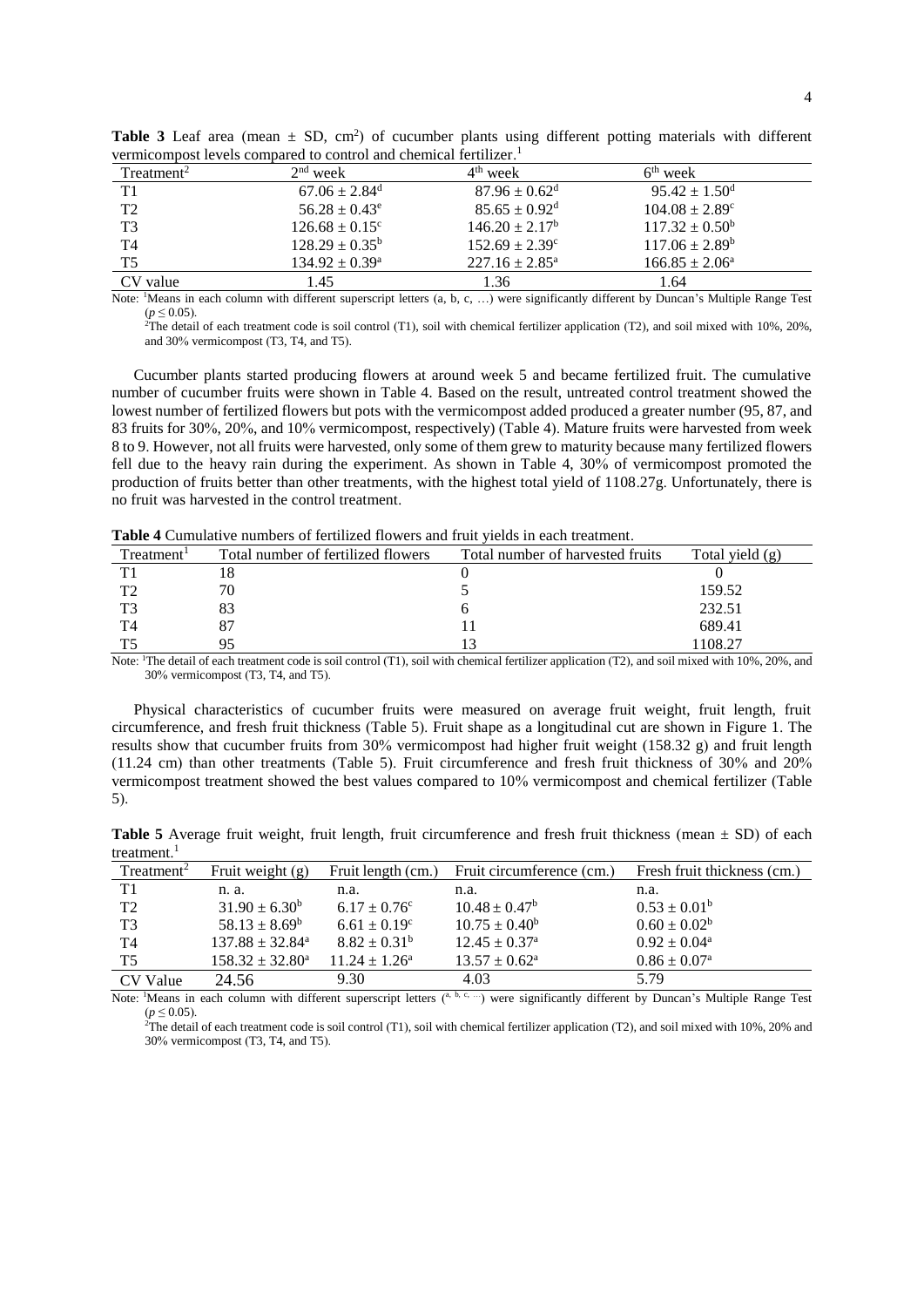

**Figure 1** Longitudinal cut of cucumber fruit of (A) T2: chemical treatment, (B) T3: 10% vermicompost, (C) T4: 20% vermicompost, and (D) T5: 30% vermicompost treatment.

Leaf spot incidence was significantly different among treatments (Table 6). Control and chemical treatments were not significantly different from each other (82.11% in control and 83.81% in chemical treatment). Whereas, application of 20% vermicompost showed the lowest disease incidence at 51.67%. This may be because vermicompost consists of beneficial microbes that contributed to the soil resulting in preventing the diseases. However, disease severity showed no significant difference between all treatment groups (Table 6).

**Table 6** Leaf spot disease incidence and severity (mean  $\pm$  SD) of cucumber plants at 9<sup>th</sup> week after plantation.<sup>1</sup>

| Treatment <sup>2</sup> | Disease incidence $(\% )$ | Disease severity $(\% )$ |
|------------------------|---------------------------|--------------------------|
| T1                     | $82.1 \pm 1.83^{\circ}$   | $50.00 \pm 0.00$         |
| T <sub>2</sub>         | $83.8 \pm 3.30^{\circ}$   | $48.78 \pm 2.92$         |
| T <sub>3</sub>         | $62.24 \pm 1.21^b$        | $48.50 \pm 2.60$         |
| T <sub>4</sub>         | $51.67 \pm 2.89^{\circ}$  | $47.41 \pm 2.63$         |
| T <sub>5</sub>         | $66.34 \pm 1.80^b$        | $45.38 \pm 3.87$         |
| CV Value               | 3.39                      | 5.68                     |

Note: <sup>1</sup>Means in each column with different superscript letters (a, b, c, …) were significantly different by Duncan's Multiple Range Test  $(p ≤ 0.05)$ .

<sup>2</sup>The detail of each treatment code is soil control (T1), soil with chemical fertilizer application (T2), and soil mixed with 10%, 20%, and 30% vermicompost (T3, T4, and T5).

### *3.2 Macronutrient chemical analysis*

Chemical nutrients of soil and vermicompost are compared in Table 7. Soil showed lower values in soil pH, soil EC, and all nutrients compared to vermicompost. These results demonstrated that vermicompost has more nutrients than the soil used in this study.

| Parameters | Soil              | Vermicompost    |  |
|------------|-------------------|-----------------|--|
| pH         | $5.09 \pm 0.03$   | $6.25 \pm 0.01$ |  |
| EC (mS)    | $0.06 \pm 0.00$   | $4.56 \pm 0.02$ |  |
| AN $(%)$   | $0.01 \pm 0.00$   | $0.06 \pm 0.00$ |  |
| TN(%       | $0.10 \pm 0.01$   | $1.85 \pm 0.02$ |  |
| AP(%)      | $< 0.01 \pm 0.00$ | $0.08 \pm 0.00$ |  |
| TP(%)      | $0.20 \pm 0.00$   | $0.45 \pm 0.00$ |  |
| AK (%)     | $0.06 \pm 0.00$   | $1.39 \pm 0.00$ |  |
| TK $(%)$   | $0.23 \pm 0.00$   | $0.47 \pm 0.01$ |  |

**Table 7** Chemical characteristics of soil and vermicompost (means  $\pm$  SD).

Soil or a mixture of soil and vermicompost in each treatment were collected and analyzed for pH, EC, and chemical macronutrients comparing between, before, and after planting (Table 8). The soil pH values were increased after mixing the soil with vermicompost and slightly increased after planting except for the application of chemical fertilizer. Similarly, mixing with vermicompost made the soil EC values higher based on the ratio of mix. However, the soil EC values were decreased in all treatments after planting.

As shown in Table 8, the levels of both available and TN and potassium levels were increased when vermicompost was mixed with soil ( $p \le 0.05$ ). Reduction of nitrogen and potassium content was decreased after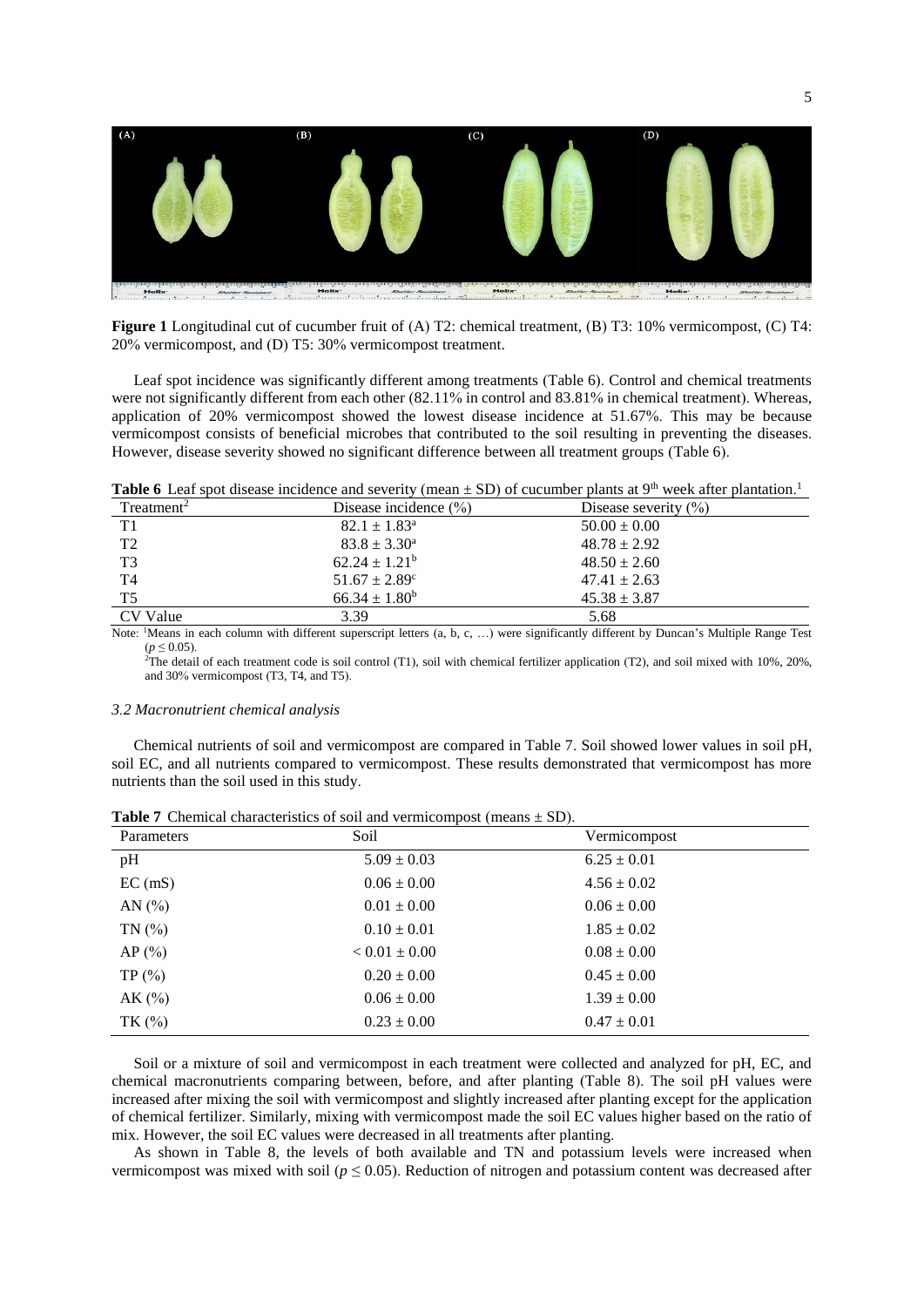planting due to plants absorbing nutrients for their growth. Note that AP of T1 and T2 were not changed. The levels of total and AP were found slightly increased when using vermicompost (Table 8). Since it showed a very low level of phosphorus in our treatment, the usage of phosphorus was not clearly seen. However, the TP levels were found to increase after planting when the soil was mixed with 10%, 20%, and 30% vermicompost but not the control soil and chemical fertilizer treatment (Table 8).

| Parameter  | Time          | T1                           | T <sub>2</sub>               | T <sub>3</sub>                | T <sub>4</sub>             | T <sub>5</sub>             |
|------------|---------------|------------------------------|------------------------------|-------------------------------|----------------------------|----------------------------|
| pH         | <b>Before</b> | $5.09 \pm 0.03$ <sup>c</sup> | $5.09 \pm 0.03^c$            | $6.00 \pm 0.08^b$             | $6.14 \pm 0.02^a$          | $6.22 \pm 0.03^{\text{a}}$ |
|            | After         | $5.26 \pm 0.12^b$            | $4.88 \pm 0.05^{\circ}$      | $6.46 \pm 0.01^a$             | $6.51 \pm 0.02^{\text{a}}$ | $6.59 \pm 0.01^a$          |
| EC(mS)     | <b>Before</b> | $0.06 \pm 0.00$ <sup>d</sup> | $0.06 \pm 0.00$ <sup>d</sup> | $0.75 \pm 0.05^{\circ}$       | $1.26 \pm 0.00^b$          | $2.10 \pm 0.03^{\text{a}}$ |
|            | After         | $0.04 \pm 0.00^{\circ}$      | $0.03 \pm 0.00^{\circ}$      | $0.12 \pm 0.00$ <sup>d</sup>  | $0.18 \pm 0.00^b$          | $0.27 \pm 0.00^{\text{a}}$ |
| AN $(%)$   | <b>Before</b> | $0.01 \pm 0.00^b$            | $0.01 \pm 0.00^b$            | $0.02 \pm 0.00^b$             | $0.02 \pm 0.00^b$          | $0.03 \pm 0.00^a$          |
|            | After         | $0.01 \pm 0.00^b$            | $0.01 \pm 0.00^{\circ}$      | $0.01 \pm 0.00^c$             | $0.01 \pm 0.00^b$          | $0.01\pm0.00^{\rm a}$      |
| TN(%)      | Before        | $0.10 \pm 0.01$ <sup>d</sup> | $0.10 \pm 0.01$ <sup>d</sup> | $0.23 \pm 0.01$ <sup>c</sup>  | $0.32 \pm 0.01^b$          | $0.67 \pm 0.01^a$          |
|            | After         | $0.08 \pm 0.00$ <sup>d</sup> | $0.07 \pm 0.00$ <sup>d</sup> | $0.17 \pm 0.00^c$             | $0.23 \pm 0.00^b$          | $0.36 \pm 0.01^a$          |
| AP $(\% )$ | <b>Before</b> | $0.00 \pm 0.00$ <sup>d</sup> | $0.00\pm0.00^{\rm d}$        | $0.01 \pm 0.00^{\circ}$       | $0.02 \pm 0.00^b$          | $0.02 \pm 0.00^{\rm a}$    |
|            | After         | $0.00 \pm 0.00^e$            | $0.00 \pm 0.00$ <sup>d</sup> | $0.01 \pm 0.00^c$             | $0.01 \pm 0.00^b$          | $0.02 \pm 0.00^a$          |
| TP $(\% )$ | <b>Before</b> | $0.20 \pm 0.00^b$            | $0.20 \pm 0.00$ <sup>d</sup> | $0.19 \pm 0.01^b$             | $0.20 \pm 0.00^b$          | $0.23 \pm 0.00^a$          |
|            | After         | $0.03 \pm 0.00$ <sup>d</sup> | $0.03 \pm 0.00$ <sup>d</sup> | $0.20 \pm 0.00^c$             | $0.65 \pm 0.01^b$          | $1.17 \pm 0.03^{\rm a}$    |
| AK $(%)$   | <b>Before</b> | $0.06 \pm 0.00$ <sup>d</sup> | $0.06 \pm 0.00$ <sup>d</sup> | $0.11 \pm 0.00$ <sup>cd</sup> | $0.16 \pm 0.01^b$          | $0.32 \pm 0.00^a$          |
|            | After         | $0.07 \pm 0.00$ <sup>d</sup> | $0.06 \pm 0.00$ <sup>d</sup> | $0.09 \pm 0.00$ <sup>cd</sup> | $0.10 \pm 0.00^b$          | $0.15 \pm 0.00^a$          |
| TK (%),    | <b>Before</b> | $0.23 \pm 0.00^{\circ}$      | $0.23 \pm 0.00^{\circ}$      | $0.26 \pm 0.01^b$             | $0.26 \pm 0.01^b$          | $0.37 \pm 0.01^{\text{a}}$ |
|            | After         | $0.17 \pm 0.01^c$            | $0.17 \pm 0.00^c$            | $0.22 \pm 0.01^b$             | $0.21 \pm 0.01^b$          | $0.24 \pm 0.01^a$          |

**Table 8** Comparison of chemical parameters and nutrients (mean  $\pm$  SD) among each treatment<sup>1</sup> before and after planting.<sup>2</sup>

Note: <sup>1</sup>The detail of each treatment code is soil control (T1), soil with chemical fertilizer application (T2), and soil mixed with 10%, 20%, and 30% vermicompost (T3, T4, and T5).

<sup>2</sup>Means in each column with different superscript (<sup>a, b, c, ...) were significantly different by Duncan's Multiple Range Test (*p* ≤ 0.05).</sup>

## *3.3 The effect of vermicompost on bacterial population*

As shown in Figure 2, application of vermicompost significantly increased bacterial population in the planting materials ( $p \leq 0.05$ ). The bacteria population number was increased in relation to the amount of vermicompost used in the mixture. The maximum bacteria population was obtained from 30% vermicompost (before plantation  $= 9 \times 10^5$  CFU/mL; after planting  $= 2.33 \times 10^6$  CFU/mL). In comparison to the vermicompost treatment, control soil and soil treated with chemical fertilizer showed low microbial populations. Besides being low in nutrients, these results indicated that the soil was also low in bacteria.



**Figure 2** Comparison of bacterial population among treatments, before and after plantation. The detail of each treatment code is soil control (T1), soil with chemical fertilizer application (T2), and soil mixed with 10%, 20%, and 30% vermicompost (T3, T4, and T5). Means of each treatment within the group of before or after planting with different letters (a, b, c, ...) were significantly different by Duncan's Multiple Range Test ( $p \le 0.05$ ).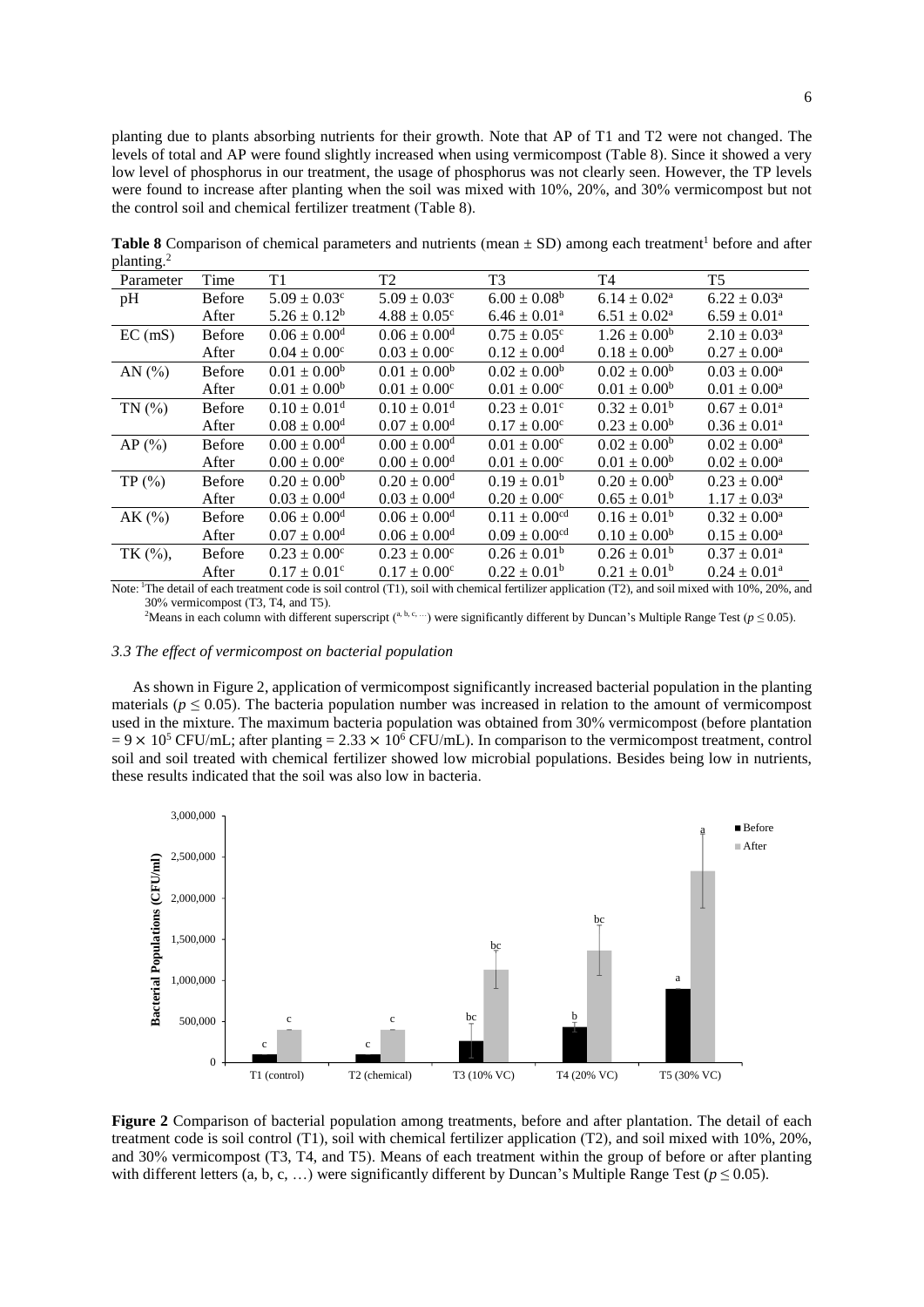### **4. Discussion**

In recent years, the interest in using organic fertilizers such as compost or vermicompost as a potting medium has grown, particularly their use as an environmentally-friendly efficient medium for plant cultivation. Due to its high composition of organic matter and many beneficial microorganisms, vermicompost can be an advantage to agriculture both as a fertilizer and as a biocontrol agent. It has been widely reported to improve soil fertility, plant growth, and also reduce plant disease infections.

As indicated, the application of vermicompost significantly increased the plant height, the number of leaves, and the leaf area. It also improved soil fertility and increased soil microbial population before and after cultivation. Application of vermicompost at 30% showed the greatest results compared to the untreated vermicompost control. Previous study reported that the application of vermicompost at 10% and 20% improved cucumber plant growth and yield compared to the control [19]. However, [19] also revealed that up to 30% to 60% of vermicompost cucumber does not produce more fruit yield and plants become shorter. We have found that 30% of vermicompost was the best for plant growth and fruit yield. Particularly, pots treated with 10% and 20% did not give the highest productivity as it had been previously reported. In addition, we found that the fertilized flowers in all treatments were not strong enough to resist the harsh environment as shown by most flowers falling during the heavy rain. This may be due to the contribution of soil properties and nutrition in our experiment. In this study, soil chemicals showed very low nutrients compared to [19], thus a higher ratio of vermicompost must be required to obtain the best cucumber productivity. Our results clearly showed that the application of vermicompost can promote the growth of cucumber plants.

Disease occurrence was significantly lower in vermicompost treatment ( $p \le 0.05$ ). Many studies have demonstrated the effectiveness of vermicompost in providing protection against various plant diseases [20,21]. According to [21], the application of vermicompost induced a significant reduction in leaf miners and fungal infections in ladies' finger plants in comparison to the control soil. The suppression mechanisms may be due to high nutrient availability, presence of antimicrobial compounds such as flavonoids, phenolics, and humic acids and/or the action of beneficial microorganisms in vermicompost that produce plant growth promoting compounds. It is possible that beneficial microorganisms have an antagonistic effect to pathogens and compete for pathogen infection sites, or destroy pathogen propagules [22].

Regarding soil chemicals, nitrogen and potassium were improved by vermicompost. The vermicompost made these more available for plants to absorb during their growth. Our results showed that TP increased after cultivation. The increase of phosphorus had been previously reported [23,24]. The release of orthophosphates was largely due to the activity of microorganisms [25]. This could be implied that the continuous inputs of orthophosphates to the soil were probably slowly released from the vermicompost. It could be noted that in our results the AP was at a low level in the beginning and seemed not to change after planting. This may be due to the plants not being able to absorb phosphorus well. On the other hand, this may be affected by the unsuitability of soil pH [26]. The low-level of phosphorus availability might result in less resistance to diseases, low photosynthesis, low fruit yield, flowers, and less seeds [27].

The analysis of total bacterial population in the planting materials revealed that vermicompost improved the microbial population in the soil. Use of vermicompost led to the increase of bacterial population. Our result was in agreement with [28] which reported the enrichment of the microbial communities by application of vermicompost. In addition, the study of vermicompost application in continuous tomato cropping in a greenhouse also found that microbial functional diversity was higher in the vermicompost treatment than in the application of chemical fertilizer and poultry manure compost treatments. The number of bacteria population was 8.6 x 10<sup>6</sup> CFU/mL in zero-year cropping and  $9.68 \times 10^6$  CFU/mL in 5 years cropping was obtained from vermicompost treatment [29]. Similar to our results, several researchers reported that the application of chemical fertilizer does not improve the bacterial population, but the organic residues are important in increasing the beneficial bacterial populations [30,31]. This phenomenon can be attributed to the humic substances present in vermicompost may serve as a source of nutrients for microorganisms that may promote the indigenous microbial communities, thus increasing overall microbial growth and population [32].

In addition, the results demonstrated a strong correlation of increasing plant growth and yield together with increasing of the bacteria population. This phenomenon may be attributed by plant growth-promoting bacteria (PGPB) that can enhance plant growth and protect plants from disease and abiotic stresses through a wide variety of mechanisms [33]. According to [34], the Plant growth-promoting rhizobacteria (PGPR) isolated from vermicompost have been showed greater plant growth promoting traits such as improved germination rate (43%) and turnip yield (30%) along with increased number of leaves, leaf length, diameter, fresh/dry weights of plant shoot/root compared with control. This may be due to vermicompost having growth regulators such as indole-3 acetic acid (auxin). These reports matched with our results, as shown by the correlation of increased bacteria and improvement in growth and yields of cucumber in vermicompost treatment when compared to chemical application and control soils.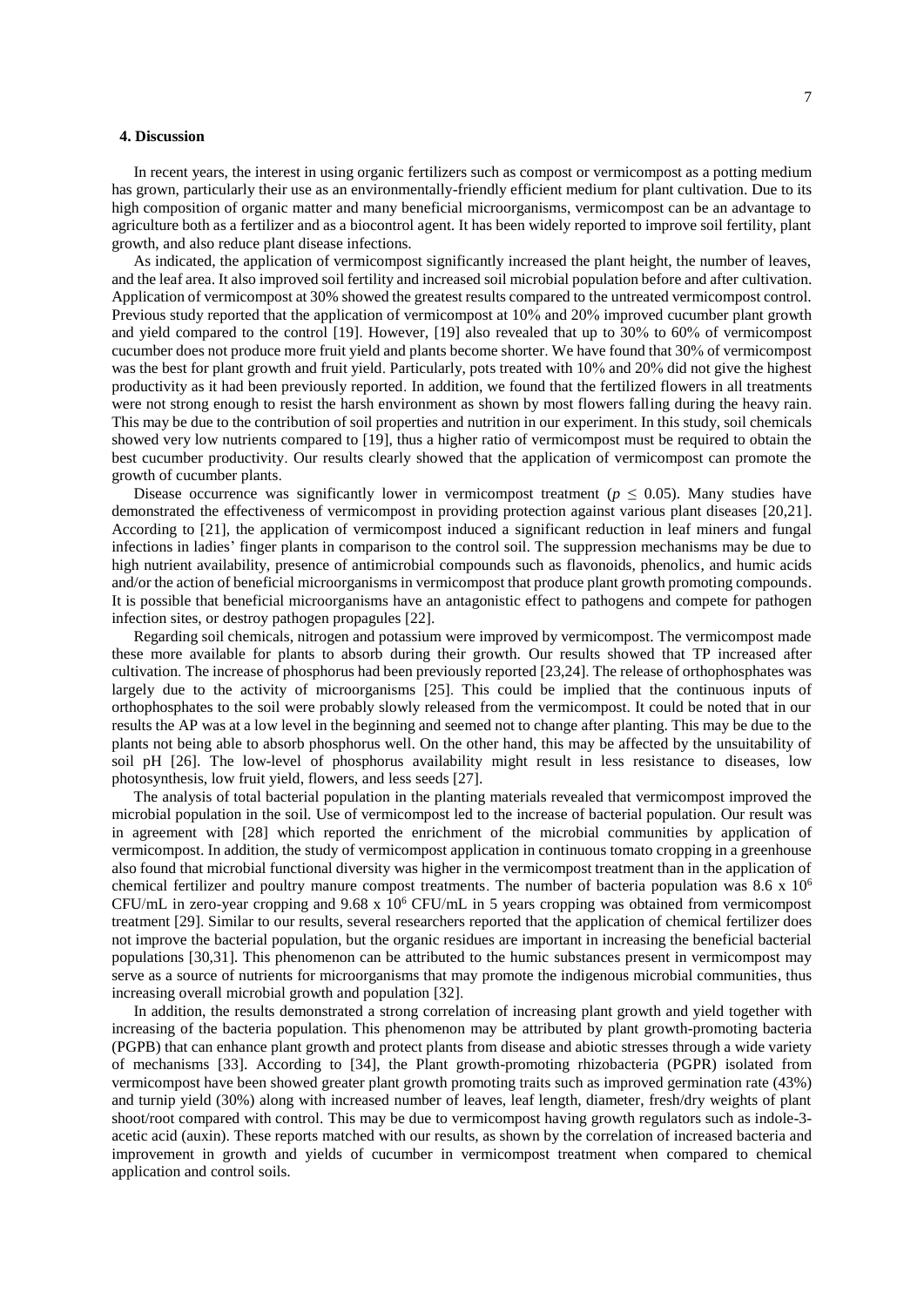## **5. Conclusion**

In the present study, the application of 30% vermicompost showed the best positive effect on improving soil fertility and promoting cucumber plant growth, yields, and bacteria population in poor soil conditions. However, a higher level of vermicompost should be further investigated. Therefore, an application of vermicompost can be a vital choice instead of chemical fertilizer or pesticides in cucumber production for sustainable agriculture without harm to the environment.

## **6. Acknowledgements**

This research was supported by Thailand International Postgraduate Programme (TIPP), Thailand International Cooperation Agency (TICA), Ministry of Foreign Affair, Thailand and Faculty of Animal Science and Agricultural Technology, Silpakorn University, Thailand.

## **7. References**

- [1] Adhikary S. Vermicompost, the story of organic gold: a review. J Agric Sci. 2012;3:905-917.
- [2] Theunissen J, Ndakidemi P, Laubscher C. Potential of vermicompost produced from plant waste on the growth and nutrient status in vegetable production. J Phys Sci Int. 2010;5:1964-1973.
- [3] Singh B, Jagdeep S, Gurbir S. Effects of long term application of inorganic and organic fertilizers on soil organic carbon and physical properties in maize-wheat rotation. J Agron. 2015;52:220-238.
- [4] Blouin M, Barrere J, Meyer N. Vermicompost significantly affects plant growth: a meta-analysis. Agron Sustain Dev. 2019;39(4):34.
- [5] Sharma K, Garg V. Conversion of a toxic weed into vermicompost by *Eisenia fetida*: nutrient content and earthworm fecundity. Bioresour Technol Rep. 2020;11:100530.
- [6] Alwaneen WS. Cow Manure composting by microbial treatment for using as potting material: an Overview. Pak J Biol Sci. 2016;191:1-10.
- [7] Ogbonna P, Chukwudi U. Evaluation of sixteen cucumber (*Cucumis sativus* L.) genotypes in derived savannah environment using path coefficient analysis. Not Sci Biol. 2016;8(1):85-92.
- [8] Sotiroudis G. Chemical analysis, antioxidant and antimicrobial activity of three Greek cucumber (*Cucumis sativus*) cultivars. J Food Biochem. 2010;34:61-78.
- [9] Mridha U, Jabbar F, Bhuiyan M. The severity and cause of leaf spot disease of *Pongamia pinnata* L. and fungicidal control of the pathogen. J For Res. 2007;18:236-240.
- [10] Mclean EO. Soil pH and lime requirement. In Page AL, et al. editors. Methods of soil analysis, Part 2. Chemical and microbiological properties - Agronomy Monograph no. 9 (2nd edition), Wisconsin: Soil Sciences Society of America and American Society of Agronomy Inc; 1982, p. 199-225.
- [11] Rayment GE, Higginson FR. Australian laboratory handbook of soil and water chemical methods. Port Melbourne: Inkata Press; 1992.
- [12] Bailey L, McHargue J. Ashing procedures for the determination of copper in plant material. Plant Physiol. 1945;20(1):79-85.
- [13] Wright RJ, Stuezynski TI. Atomic absorption and flame emission spectrometry. In: Sparks DL, editor. Methods of Soil Analysis, part 3, chemical methods, Madison WI: Soil science society of America:, 1996, Book Series 5, p. 65-90.
- [14] AOAC. Official Methods of Analysis. 16th ed. Washington DC: Association of Official Analytical Chemists; 1995.
- [15] Subbiah B, Asija G. A rapid procedure for the estimation of nitrogen in soils. Curr Sci. 1956;25:259-260.
- [16] Olsen S, Cole C, Watanabe F, Dean L. Estimation of available phosphorus in soils by extraction with sodium bicarbonate. Washington DC: USDA Circular Nr 939, US Govt. Print. Office; 1954.
- [17] Jackson ML. Soil Chemical Analysis. Englewood Cliffs, NJ: Prentice-Hall Inc; 1958.
- [18] Florez-Márquez J. Isolation and characterization of rhizobacteria associated with rice crops (*Oryza sativa* L.) in Norte de Santander (Colombia). Agrocienc Urug. 2017;51(4):373-391.
- [19] Esmaielpour B, Einizadeh S, Pourrahimi G. Effects of vermicompost produced from cow manure on the growth, yield and nutrition contents of cucumber (*Cucumis sativus*). J Cent Eur Agric. 2020;21(1): 104-112.
- [20] Yatoo AM, Baba Z. Sustainable management of diseases and pests in crops by vermicompost and vermicompost tea. Agron Sustain Dev. 2021;41(1):1-26.
- [21] Hussain N, Abbasi T, Abbasi SA. Evaluating the fertilizer and pesticidal value of vermicompost generated from a toxic and allelopathic weed ipomoea. J Saudi Soc Agric Sci. 2020;19(1):43-50.